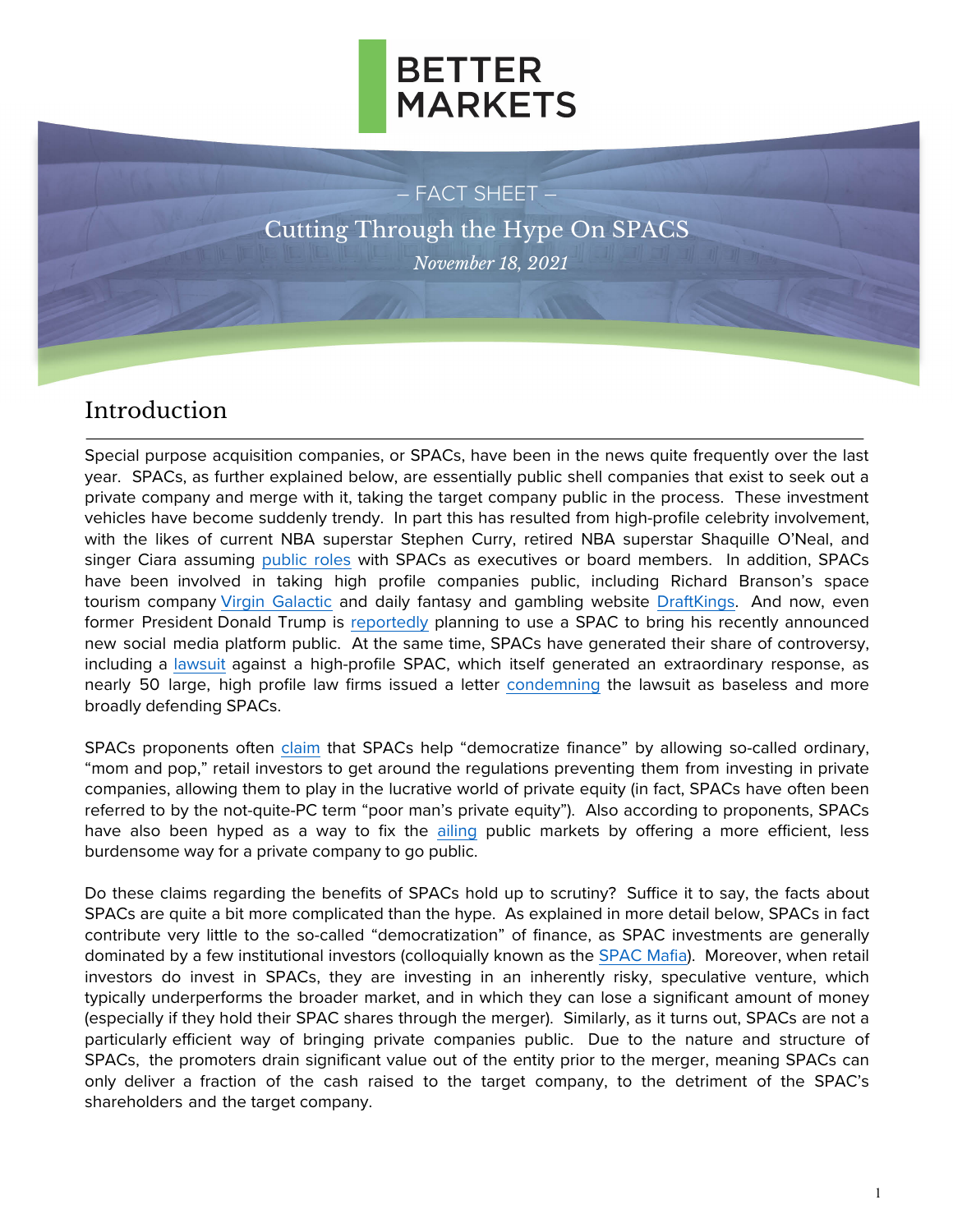## How SPACS Work

SPACs are not operating companies. They are public shell companies set up for the sole purpose of acquiring a private operating company, with the end result that the acquisition target becomes public. While the SPAC may be focused on a particular industry, its acquisition targets are generally unknown and unidentified at the time the SPAC is formed and goes public. The entity that sets up a SPAC is called a sponsor and typically receives 20% of the shares of the SPAC for a nominal price, which is the sponsor's "promote," essentially their compensation for getting the SPAC up and running, identifying a target company, and successfully completing a merger. The sponsor then goes through the process of registering the securities to be offered to the public. Typically, SPACs offer "units" that include a share in the SPAC and a warrant to purchase additional shares upon an acquisition. Units are typically sold at an initial price of \$10 each (while the shares and warrants in a unit are offered together initially, typically they will trade separately shortly after the IPO). The proceeds of the IPO are deposited in an escrow account to ensure that the money is available for a business acquisition or, failing that, for return to investors (less taxes but plus interest). Following the SPAC's IPO, the typical process for identifying a target and completing a merger is as follows:

- Once it goes public, a SPAC typically has two years to find an acquisition target.
	- o If it fails to complete an acquisition, the money raised by the IPO is returned to the shareholders at the initial price, *i.e.* \$10, less taxes but plus interest.
	- o In the event of such a failure, the sponsor's promote is forfeited.
- If the SPAC identifies a target for acquisition, it will attempt to negotiate a merger agreement with the target. Public shareholders have the right to redeem their shares ahead of the consummation of the merger for their pro-rata share of what's in the escrow account, which in almost all cases will be the initial unit price of \$10 (plus interest, but less any applicable taxes). 1
- As a result of this redemption right, sponsors often have to make additional arrangements for financing in order to ensure that there is sufficient cash to deliver to the target when the merger is completed, including contributing cash itself or trying to raise money through one or more private placement transactions. Sponsors also sometimes make side payments to one or more larger public shareholders to induce them not to redeem their shares.
- Once the SPAC has navigated all of this and successfully completed a merger, the result is a publicly-traded, operating company.

There is no specific statute or SEC regulation governing SPACs. SPACs are similar in form and function to "blank check companies" that proliferated in the 1980s. These companies were often [implicated](https://digitalcommons.law.uga.edu/fac_artchop/923/) in fraud and abuse, including pump and dump schemes. As a result, Congress passed the Securities Enforcement Remedies and Penny Stock Reform Act of 1990, which directed the SEC to promulgate a rule governing blank check companies—but SPACs are not considered "blank check companies" under that rule because they do not issue penny stock. SPACs also benefit [from an](https://www.vox.com/recode/22303457/spacs-explained-stock-market-ipo-draftkings) "unintentional legal loophole" that allows them to make rosier forward-looking statements, with less fear of legal liability if those statements prove false, than companies engaging in a traditional IPO. As discussed below, this is just one of the risk factors facing investors who put their money into a SPAC. Because of the heightened level of risk surrounding SPAC

<sup>&</sup>lt;sup>1</sup> Investors also typically have a right to vote on the acquisition. Previously, most SPACs provided that only shareholders who voted against the acquisition could redeem their shares, but now SPACs typically no longer condition redemption rights on voting against the merger, meaning the shareholder vote is typically more pro-forma, as shareholders have less reason to vote against the acquisition.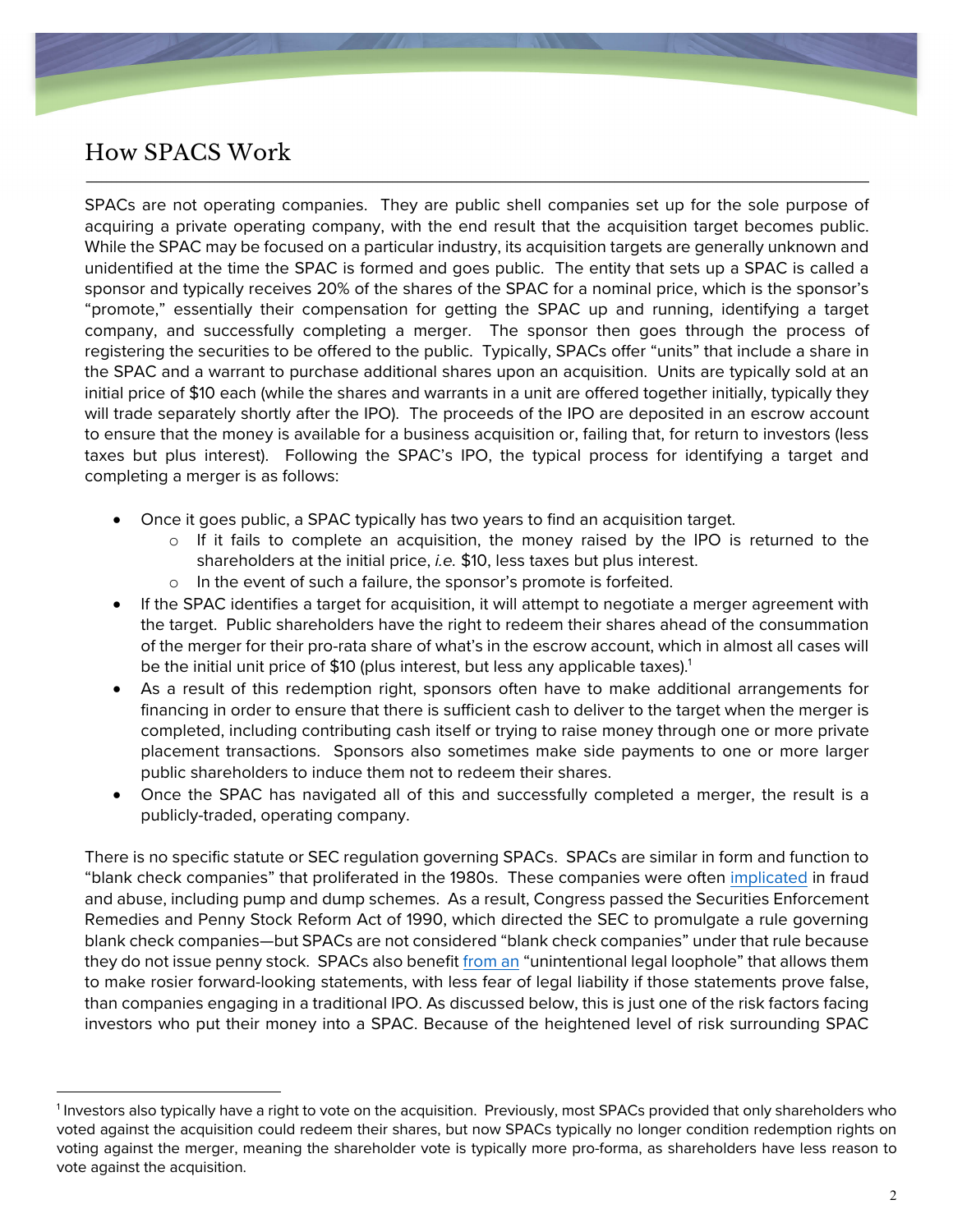investments and the gaps in the current regulatory framework, two bills have recently been introduced in the House that would strengthen investor protections in connection with these offerings. $^2$ 

#### SPACS Are Not Democratizing Finance for Retail Investors

Proponents of SPACs have [argued](https://www.axios.com/spac-boom-democratization-stock-market-83c810f0-d13c-4750-a5e8-993abd4562ef.html) that they are beneficial because they democratize finance by allowing retail investors to play in the highly lucrative world of private equity, finally allowing them to get around the "accredited investor" barrier that prevents them from investing in startups and finding the proverbial unicorn.

As it turns out, however, this purported benefit of SPACs is more imagined than real. First, SPAC shares tend to be overwhelmingly held by institutional investors. Retail investors make up a relatively small portion of the shareholders of the typical SPAC. A recent study found that, post-IPO, large institutional investors that are required to file Form 13F held a [median](https://papers.ssrn.com/sol3/papers.cfm?abstract_id=3720919) of 85% of shares in SPACs established from January 2019 to June 2020. This number likely underestimates the proportion of SPAC shares held by institutional investors, since some institutional investors who hold SPAC shares may not be required to file Form 13F. This finding caused the study's authors to conclude that "it seems clear that the description of SPACs as a 'poor man's private equity' is off the mark."

Second, SPACs are ill-suited to serve as a "democratizing" investment opportunity for everyday investors because they are uniquely risky, especially for the retail investors who do invest in them. As explained below, SPACs are inherently speculative and in addition, retail investors are not likely to receive the full benefits of the features of SPACs that purport to provide protection.

## SPACS Are a Uniquely Risky Investment for Retail Investors

**There is no real business to evaluate.** Those retail investors that do invest in SPAC are putting their hardearned money in a uniquely speculative investment. SPACs are not operating companies, with a product or service that investors can judge, or a previous history that investors can analyze, and they are not a part of any sector whose long-term prospects can be reasonably assessed. An investor in a SPAC is making an inherently speculative bet on the sponsor's ability to identify and successfully consummate a merger with an operating company that will return sufficient value to shareholders. This aspect of SPACs—that investors are necessarily investing in the business acumen of individuals rather than the prospects of a company's products and services—becomes especially [risky](https://www.sec.gov/oiea/investor-alerts-and-bulletins/celebrity-involvement-spacs-investor-alert) for retail investors when the SPAC is promoted by one or more celebrities, since many investors may conflate a celebrity's carefully crafted public brand for competence, trustworthiness, savvy, and other traits, with the actual business skills necessary to identify and consummate a profitable business transaction.

**Conflicts of interest are intense.** There is also the reality that the SPAC structure involves at least one blatant conflict between the SPAC sponsor and SPAC investors: Because the sponsor's promote becomes worthless if the SPAC fails to consummate a merger within two years, the sponsor has an incentive to sell and promote a merger, even if it is of dubious value for the SPAC's shareholders.

**Exemptions in the law tend to promote hype.** This conflict is exacerbated by the ability of SPAC sponsors to make rosier forward-looking statements, with less fear of liability, than a company engaging in a typical IPO would be able to make. This is because of [the way](https://www.reuters.com/legal/legalindustry/spacs-speculation-changing-legal-liability-forward-looking-statements-2021-07-07/) the Private Securities Litigation Reform Act of 1995

 $2$  H.R. 5910 would exclude SPACs from the safe harbor for forward-looking statements currently in place, and H.R. 5913 would prohibit brokers and advisers from recommending the securities of SPACs to unaccredited investors unless the sponsors' fee (the "promote") is capped at 5% or the SPAC complies with disclosure requirements that the SEC may impose.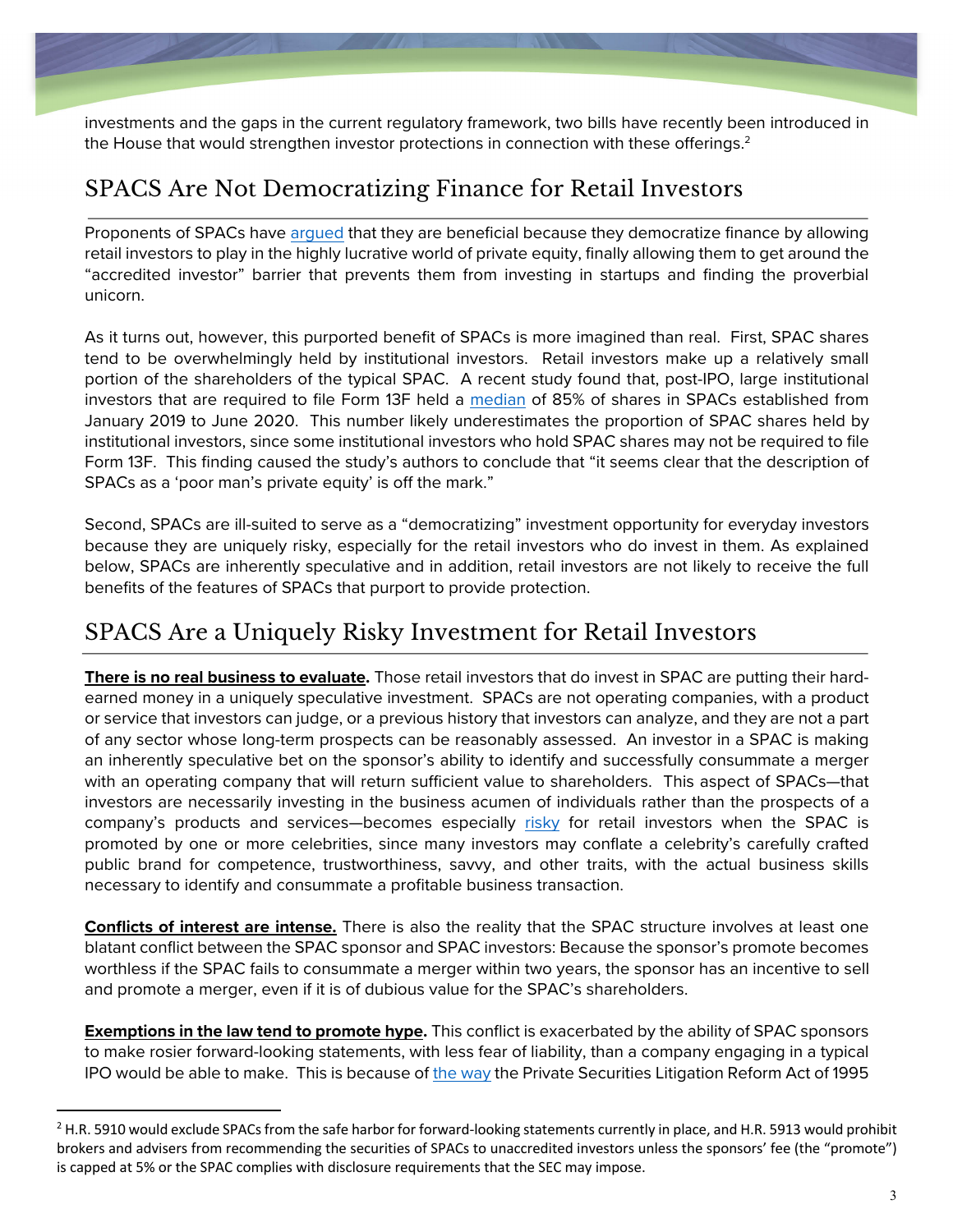("PSLRA") operates. The PSLRA provides a safe harbor from liability for forward-looking statements made by an issuer so long as the statements are made in good faith and with appropriate qualifications. IPO filings are specifically excluded from this safe harbor. When a SPAC merges with a private operating company, it is functionally taking that company public, but since the SPAC is already a public company, neither the SPAC nor the target has to make new IPO filings. Instead, the SPAC can make disclosures about the merger in filings for which the PSLRA does grant a safe harbor from liability; if the target company went public through the standard IPO process, it would not get the benefit of the safe harbor (although it is far [from clear](https://www.sec.gov/news/public-statement/spacs-ipos-liability-risk-under-securities-laws) exactly how beneficial this legal difference is).

**Redemption rights usually don't protect initial investments.** While SPACs typically do have some features that purport to provide protection for investors from the speculative nature of the investment and the inherent conflict with sponsors, in reality these features do not provide as much protection for retail investors as it might seem at first blush. For example, as noted above, SPACs have generous redemption rights that allow any shareholder to redeem their shares, for the initial price of \$10, ahead of the proposed business combination, which ensures that shareholders who bought in at the initial price will at least be able to recoup their initial investment in full. However, because public shareholders can only buy into the SPAC once it goes public, they are unlikely to have bought their shares at that initial price. For an investor that paid more for their shares than \$10, the redemption right does not represent the potential to have their investment returned in full if they do not want to participate in the merger; rather, it [represents](https://www.vox.com/recode/22303457/spacs-explained-stock-market-ipo-draftkings) a potential loss if they do not want to participate in the merger. As one commenter [put it,](https://papers.ssrn.com/sol3/papers.cfm?abstract_id=3906196) "retail investors will tend to enter a SPAC under conditions perfectly designed to expose them to risk." This may be compounded because of the powerful appeal of the [sunk cost](https://www.sciencedirect.com/science/article/abs/pii/0749597885900494) fallacy—investors who face a loss if they exercise their redemption rights may instead be tempted to hold onto their investment rather than cut their losses, even if the merger seems likely to be unprofitable. Finally, the right of redemption, especially of warrants, is [subject](https://www.sec.gov/oiea/investor-alerts-and-bulletins/what-you-need-know-about-spacs-investor-bulletin) to deadlines and other technical requirements that retail investors may not fully understand or comply with, potentially resulting in loss of the redemption right.

**Their track record is dismal.** These pitfalls of investing in SPACs are not just hypothetical—empirical studies have shown that SPACs are typically poor investments for retail investors. For example, an analysis by Reuters [showed](https://www.reuters.com/business/spac-returns-trail-sp-500-retail-investors-temper-interest-2021-05-04/) that SPACs' recent performance has trailed the S&P 500 by as much as 15%. Another [study](https://ore.exeter.ac.uk/repository/bitstream/handle/10871/25163/Manuscript_4.pdf?sequence=1) determined that "SPACs perform extremely poorly" with the "average four-year buy-and-hold return following the SPAC IPO [of] -51.9%, compared with an average return of 8.5% for all other companies that became public in the year of the SPAC IPO." This is why the SEC has [voiced](https://www.sec.gov/oiea/investor-alerts-and-bulletins/celebrity-involvement-spacs-investor-alert) concerns with the recent surge of retail investor interest in SPACs.

#### SPACs Do Not Efficiently Serve Their Stated Purpose of Bringing Private Companies to the Public Markets

This last point implicates one of the more startling facts about SPACs: Despite the fact that their "special purpose" is to acquire a company to bring public, SPACs are not actually [particularly](https://papers.ssrn.com/sol3/papers.cfm?abstract_id=3720919) efficient at bringing companies public. The aforementioned study shows that the four-year performance of SPACs (which would ordinarily include at least two post-merger years) is -51.9%, compared to 8.5% for other companies. Another recent study shows that whereas IPOs have a cost of approximately 27% of offering proceeds, the median SPAC had a cost that was more than half—50.5%--of the SPAC's IPO proceeds. In other words, a company going public via an IPO can expect to keep 73% of the proceeds of the IPO, whereas a SPAC typically delivers less than half of its IPO proceeds to the company it eventually takes public.

These findings are exacerbated by the fact that it is primarily SPAC shareholders who hold their shares through the merger who bear these costs (and they are more likely to be retail investors as opposed to the institutional funds that understand the value of redeeming prior to the merger or "de-SPAC" phase).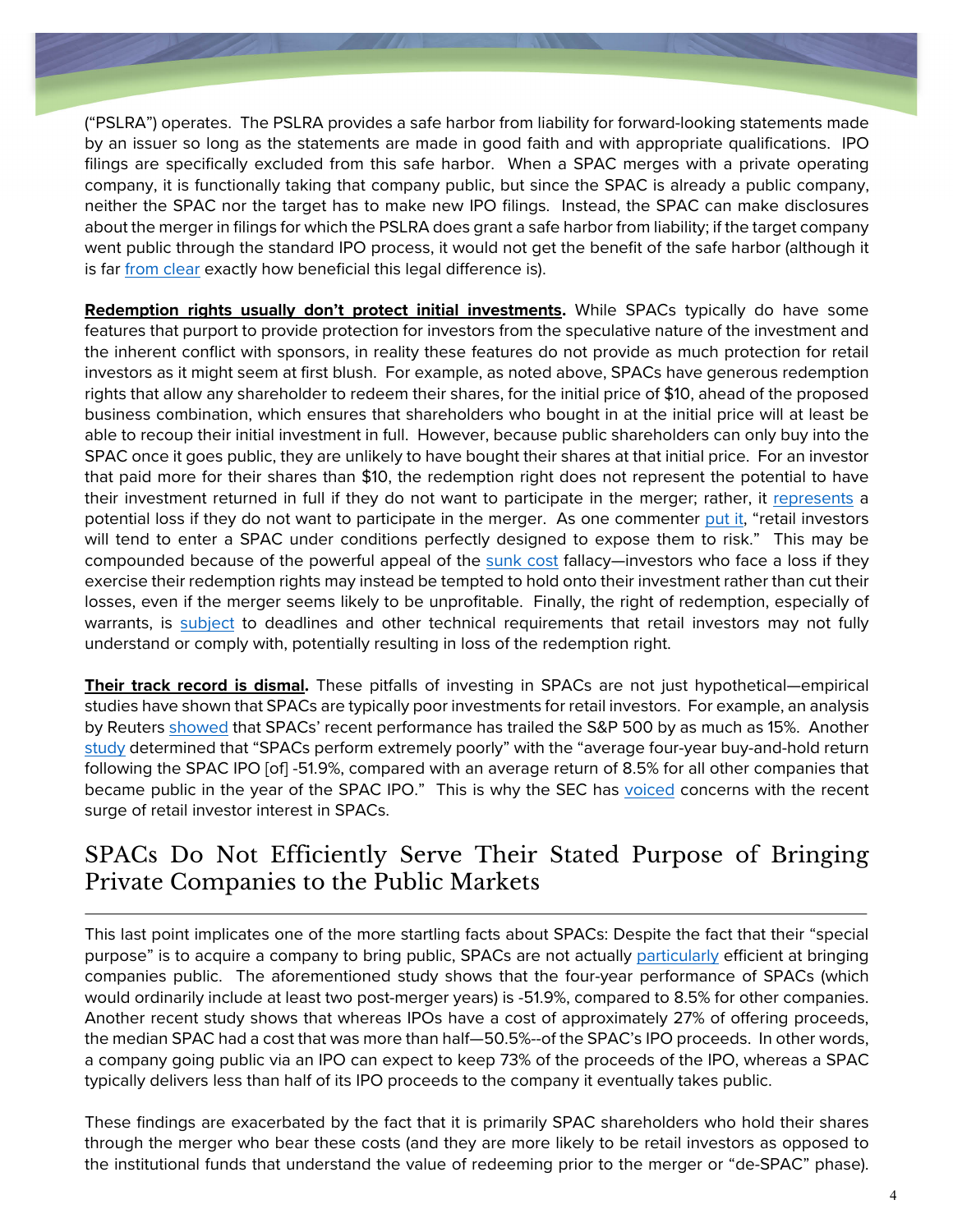One study found that by "six and twelve-months post-merger, SPACs have mean returns of negative 12.3% and negative 34.9%, respectively." In other words, it is those investors whose money is actually used to effectuate the purpose of the SPAC who typically come out on the losing end of the transaction, whereas redeeming investors, whose actions undermine the SPAC, come out ahead. In light of this, it is unsurprising that even Goldman Sachs CEO David Solomon, whose firm underwrites SPACs, [says](https://www.ft.com/content/caa33f44-fd08-4049-a20e-3c3fde778b50) the SPAC boom is "unsustainable."

# The Bottom Line

- $\triangleright$  SPACs are public blank check companies that exist specifically to identify a private operating company and bring it public by acquiring it.
- $\triangleright$  While proponents of SPACs claim they "democratize finance" by allowing retail investors to make potentially lucrative investments in private companies, in fact, SPACs are dominated by institutional investors. In addition, they are too inherently risky to serve the needs of most retail investors.
- $\triangleright$  Retail investors that do invest in SPACs are making a uniquely risky investment. SPAC investing is inherently speculative, there is less accountability for SPACs that make rosy forward-looking statements that turn out to be false, and the elements of the SPAC structure that are supposed to provide protection in fact provide little protection to retail investors. This is why empirical research has shown that SPAC investments typically turn out poorly.
- $\triangleright$  SPACs are not an efficient or effective means of bringing private companies public, as they supply comparatively little capital to the acquired company while providing investors with poor returns.